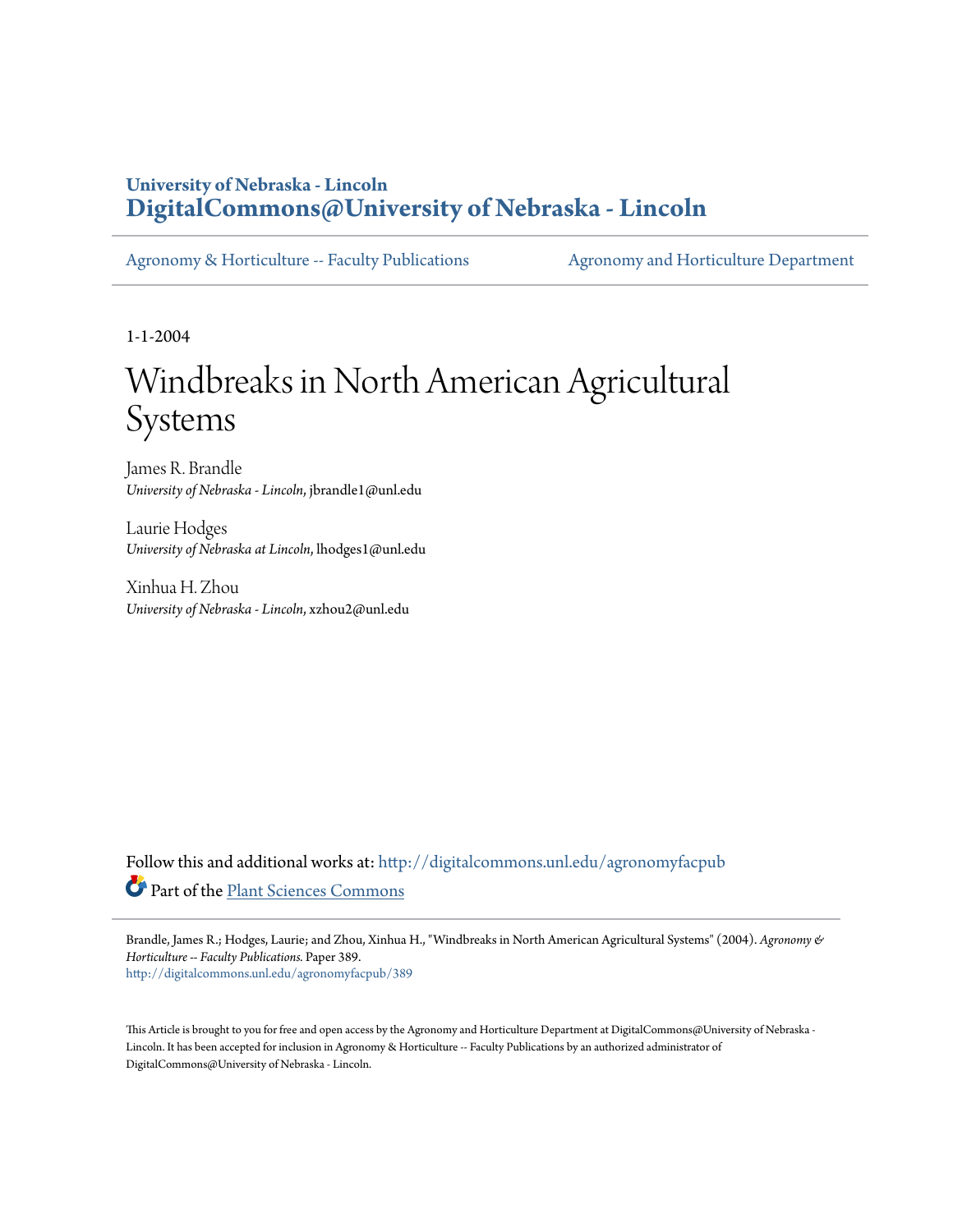# Windbreaks in North American Agricultural Systems

James R. Brandle<sup>1,\*</sup>, Laurie Hodges<sup>2</sup> and Xinhua H. Zhou<sup>1</sup>

<sup>1</sup>School of Natural Resources, University of Nebraska-Lincoln, Lincoln, Nebraska, USA; <sup>2</sup> Department of Agronomy and Horticulture, University of Nebraska-Lincoln, Lincoln, Nebraska, USA; \*Author for correspondence: e-mail: jbrandle1@unl.edu

Key words: Crop production, Microclimate, Shelterbelt benefits, Shelterbelt structure, Wind protection

#### **Abstract**

Windbreaks are a major component of successful agricultural systems throughout the world. The focus of this chapter is on temperate-zone, commercial, agricultural systems in North America, where windbreaks contribute to both producer profitability and environmental quality by increasing crop production while simultaneously reducing the level of off-farm inputs. They help control erosion and blowing snow, improve animal health and survival under winter conditions, reduce energy consumption of the farmstead unit, and enhance habitat diversity, providing refuges for predatory birds and insects. On a larger landscape scale windbreaks provide habitat for various types of wildlife and have the potential to contribute significant benefits to the carbon balance equation, easing the economic burdens associated with climate change. For a windbreak to function properly, it must be designed with the needs of the landowner in mind. The ability of a windbreak to meet a specific need is determined by its structure: both external structure, width, height, shape, and orientation as well as the internal structure; the amount and arrangement of the branches, leaves, and stems of the trees or shrubs in the windbreak. In response to windbreak structure, wind flow in the vicinity of a windbreak is altered and the microclimate in sheltered areas is changed; temperatures tend to be slightly higher and evaporation is reduced. These types of changes in microclimate can be utilized to enhance agricultural sustainability and profitability. While specific mechanisms of the shelter response remain unclear and are topics for further research, the two biggest challenges we face are: developing a better understanding of why producers are reluctant to adopt windbreak technology and defining the role of woody plants in the agricultural landscape.

#### **Introduction**

Windbreaks or shelterbelts are barriers used to reduce wind speed. Usually consisting of trees and shrubs, they may be composed of perennial or annual crops, grasses, wooden fences, or other materials. Throughout history they have been used to protect homes, crops and livestock, control wind erosion and blowing snow, provide habitat for wildlife, and enhance the agricultural landscape.

Windbreaks have their origins in the mid-1400s when the Scottish Parliament urged the planting of tree belts to protect agricultural production (Droze 1977). From these beginnings, shelterbelts have been used extensively throughout the world (Caborn 1971; Grace 1977; Brandle et al. 1988; Cleugh et al. 2002;) to provide protection from the wind. As settlement in the United States moved west into the grasslands, homesteaders planted trees to protect their homes, farms, and ranches. In the 1930s, in response to the Dust Bowl conditions, the U. S. Congress authorized the Prairie States Forestry Project to plant windbreaks (Droze 1977). In northern China, extensive plantings of shelterbelts and forest blocks were initiated in the 1950s to counter eroding agricultural conditions. Today the area is extensively protected, and studies have documented a modification in the regional climate (Zhao et al. 1995). Windbreak programs also have been established in Australia (Burke 1998), Canada (Kort 1988), New Zealand (Sturrock 1984), Russia (Konstantinov and Struzer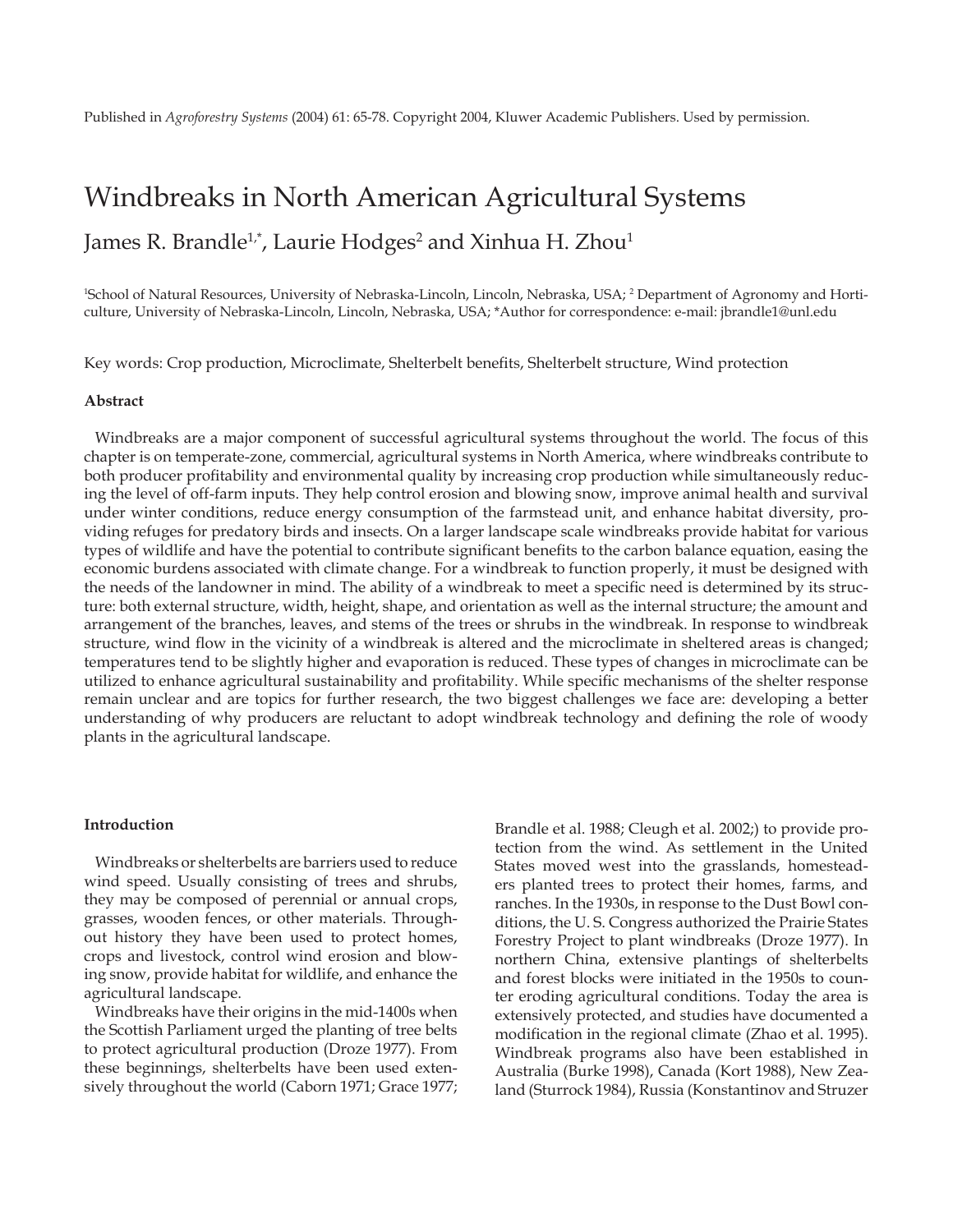| Type of windbreak    | Optical density | Windward |       | Percent of open wind speed at various distances<br>Leeward |     |      |      |      |      |      |
|----------------------|-----------------|----------|-------|------------------------------------------------------------|-----|------|------|------|------|------|
|                      |                 | $-25H$   | $-3H$ | $-1H$                                                      | 5 H | 10 H | 15 H | 20 H | 25 H | 30 H |
| Single row deciduous | $25 - 30$       | 100      | 97    | 85                                                         | 50  | 65   | 80   | 85   | 95   | 100  |
| Single row conifer   | $40 - 60$       | 100      | 96    | 84                                                         | 30  | 50   | 60   | 75   | 85   | 95   |
| Multi-row conifer    | $60 - 80$       | 100      | 91    | 75                                                         | 25  | 35   | 65   | 85   | 90   | 95   |
| Solid wall           | 100             | 100      | 95    | 70                                                         | 25  | 70   | 90   | 95   | 100  | 100  |

Table 1. Wind speed reductions in shelter at various distances windward and leeward of shelterbelts with different optical densities in Midwestern United States<sup>a</sup>.

<sup>a</sup>Reductions are expressed as percent of open wind speed where open wind speed is assumed to be less than 10 meters per second and distance from the windbreak is expressed in terms of windbreak height (H).

1965), South America (Luis and Bloomberg 2002), and several developing countries (Nair 1993). The focus of this chapter, however, is on windbreaks in the context of commercial, mechanized agriculture in the temperate zone, especially in North America.

The goal of this review is to provide a summary of practical information for those wishing to understand how windbreaks work and how they may be integrated into sustainable agricultural production systems. It is divided into three main sections: i) how windbreaks work, ii) how organisms respond to wind protection including the benefits of wind protection, and iii) the overall role of windbreaks in the sustainable agricultural landscape. The reader is referred to recent reviews by Nuberg (1998), Brandle et al. (2000), and Cleugh et al. (2002) for more details.

#### **How Windbreaks Work**

#### *Wind Flow in the Environment*

Wind is air in motion. It is caused by the differential heating of the earth's surface resulting in differences in pressure and is influenced by Coriolis forces caused by the earth's rotation. On a global scale, atmospheric circulation drives our daily weather patterns. On a microscale, there is a very thin layer of air (several millimeters or less) next to any surface within which transfer processes are controlled by the process of diffusion across the boundary layer. Between these two scales are the surface winds. They move in both vertical and horizontal directions and are affected by the surfaces they encounter. Surface winds extend 50 to 100 meters above the earth's surface and are dominated by strong mixing or turbulence (Grace 1981). These surface winds influence wind erosion, crop growth and development, animal health, and the general farm or ranch environment. They are also the winds affected by shelterbelts.

Although surface winds can be quite variable and the flows highly turbulent, the main component of the wind moves parallel to the ground. Wind speed at the soil surface approaches zero due to the frictional drag of the surface. The amount of drag is a function of the type of surface. In the case of vegetation, the height, uniformity, and flexibility of that vegetation determines the amount of frictional drag exerted on wind flow (Lowry 1967). A rough surface (e.g., wheat stubble) has greater frictional drag, slower wind speeds, and greater turbulence near the surface than a relatively smooth surface (e.g., mown grass). A windbreak increases surface roughness and, when properly designed, provides large areas of reduced wind speed useful for agriculture.

#### *Wind Flow Across a Barrier*

A windbreak is a barrier placed on the land surface that obstructs the wind flow and alters flow patterns both up-wind of the barrier (windward) and downwind of the barrier (leeward). As wind approaches a windbreak, a portion of the air passes through the barrier. The remaining air flows around the ends of the barrier or is forced up and over the barrier. As the air moves around or over the barrier, the streamlines of air are compressed (van Eimern et al. 1964). This upward alteration of flow begins at some distance windward of the windbreak and creates a region of reduced wind speed on the windward side. This protected area extends for a distance of 2 H to 5 H, where H is the height of the barrier. A much larger region of reduced wind speed is created in the lee of the barrier. This region typically extends for a distance of 10 H to 30 H (Wang and Takle 1995). Some wind speed reduc-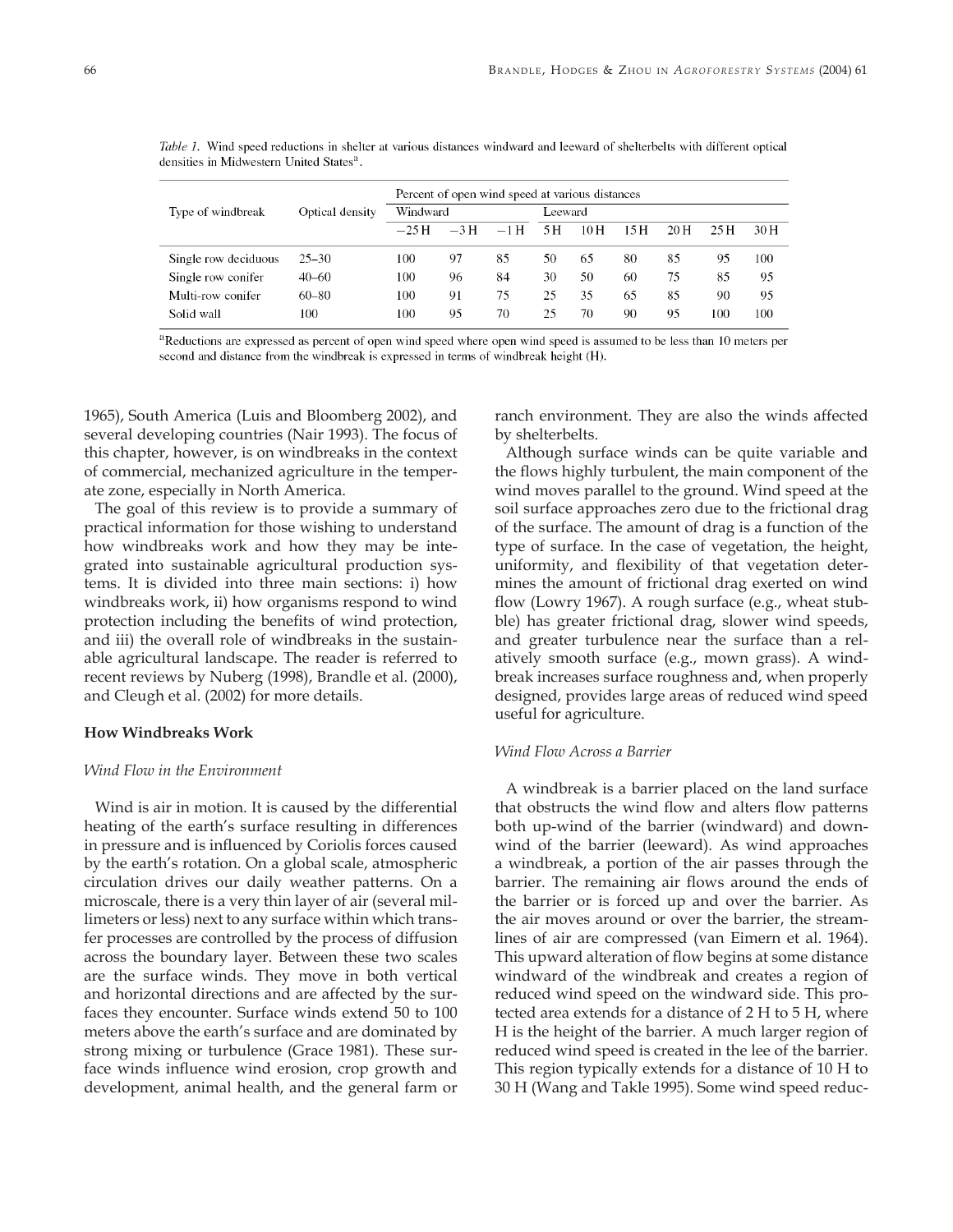

Figure 1. Changes in the pressure coefficient at ground level windward and leeward of three windbreaks with different levels of optical density. Distances from the leeward edge of the windbreak are given as positive distances and as negative distances in the windward direction.

tions extend as far as 60 H to the lee (Caborn 1957), but it is unlikely that small reductions at these distances have significant microclimatic or biological impacts (Table 1).

Pressure on the ground is increased as the wind approaches the barrier and reaches a maximum at the windward edge of the barrier (Figure 1). Pressure drops as the wind passes through the barrier, reaching a minimum just to the lee. Pressure gradually increases returning to the original condition at or beyond 10 H. The magnitude of the pressure difference between the windward and leeward sides of the windbreak is one factor determining the flow modification of the barrier and is a function of windbreak structure (Takle et al. 1997).

#### *Windbreak Structure*

The effectiveness of a windbreak is determined partially by its external structure, which is characterized by height, length, orientation, continuity, width, and cross-sectional shape. It is determined also by its internal structure, which is a function of the amount and distribution of the solid and open portions, the vegetative surface area, and the shape of individual plant elements (Figure 2).

#### *External Structure*

Windbreak height (H) is the most important factor determining the extent of wind protection. Distance from the windbreak is usually expressed in terms of windbreak height and is normally measured from the center of the outer row of the windbreak along a line parallel to the direction of the wind. The length of the windbreak should be at least ten times the height in order to reduce the effects of wind flow around the ends of the windbreak. Together, they determine the total area protected. Windbreaks are most efficient when they are oriented perpendicular to the problem winds. As the angle of the approaching wind becomes more oblique, the size and location of the protected zone decrease (Wang and Takle 1996a). The continuity of a windbreak also influences its efficiency: a gap or opening concentrates wind flow through the opening, creating a zone leeward of the gap in which wind speeds exceed open field wind velocities. Windbreak width influences the effectiveness of a windbreak through its influence on density (Heisler and DeWalle 1988). Traditionally this meant the adding of additional tree rows; thus, as more rows were added, density increased. More recently, researchers have distinguished between optical density, the amount of solid material appearing in a two dimensional pho-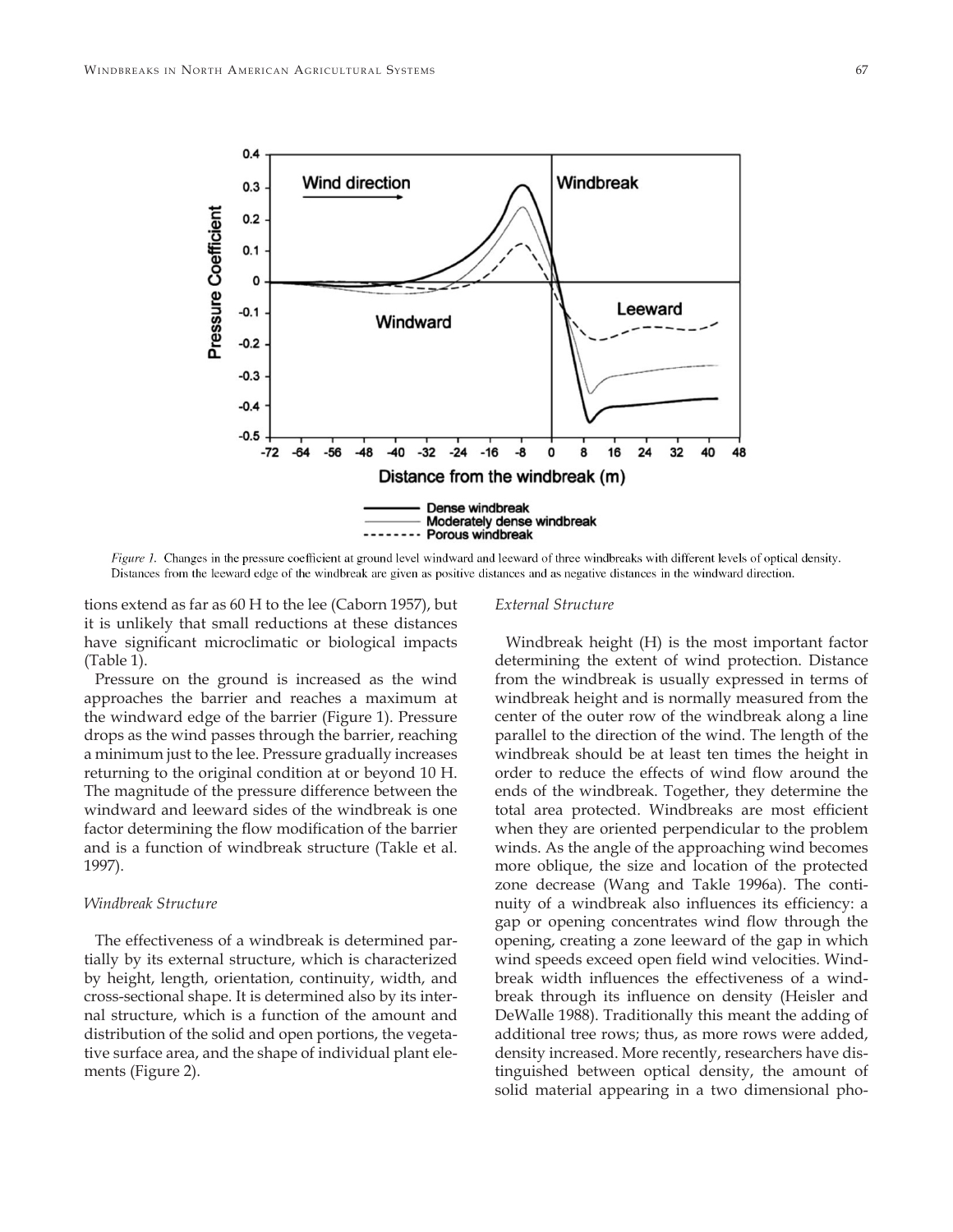

Figure 2. Illustration of the external structure components of a two row mixed windbreak. Internal structure consists of the volumes and surface areas of the individual components, leaves or needles, branches and trunk. The shape of individual elements and the arrangement of the elements within the windbreak are also components of the internal structure.

tograph, and aerodynamic density which has been defined as the amount of surface area per unit volume. This change is justified in that the wind flows not in a straight line, but around or across all of the vegetative elements in the windbreak. Research using numerical simulation methods suggests that aerodynamic density is one of the critical components of internal structure (Wang and Takle 1996b). Early work (van Eimern et al. 1964) indicated that the cross-sectional shape influences the magnitude and extent of wind speed reductions in the sheltered zone. Again, more recent research using numerical simulation models suggests that the overall arrangement of the solid and open portions of the windbreak may have significant influence on wind flow patterns. These issues are discussed in the next section.

#### *Internal Structure*

Historically the internal structure of a shelterbelt was described by either density (the amount of solid material), or porosity (the amount of open spaces) (Caborn 1957). Now, the focus is on defining the aerodynamic structure of a windbreak in three dimensions (Zhou et al. 2002). These descriptions of internal structure include the amount and distribution of the solid elements and open spaces, recognizing both volume and surface area, as well as the geometric shape of individual vegetative elements (Zhou et al. 2004). Using these parameters, the effect of shelterbelt structure on the flow fields surrounding the shelterbelt are being simulated with numerical modeling and verified under field conditions. Preliminary assessments (Brandle, Takle, Zhou unpublished data) indicate that optical density overestimates aerodynamic density, especially at higher densities. For most applications, the consequences of overestimation appear to be minimal.

#### *Microclimate Changes*

Windbreaks reduce wind speed in the sheltered zone. As a result of wind speed reduction and changes in turbulent transfer rates, the microclimate in the sheltered zone is altered (McNaughton 1988; Cleugh 2002; Cleugh and Hughes 2002). The magnitude of microclimate changes for a given windbreak varies within the protected zone. It depends on the existing atmospheric conditions, the windbreak's structure and orientation, the time of day, and the height above the ground at which measurements are made.

#### *Radiation*

On a regional scale, shelterbelts have minimal influence on the direct distribution of incoming radiation; however, they do influence radiant flux density, or the amount of energy per unit surface area per unit time, in the area immediately adjacent to the windbreak. Solar radiant flux density is influenced by sun angle, which is a function of location, season, and time of day, and by windbreak height, density, and orientation. Likewise, at any given location, the extent of the shaded zone is dependent on time of the day, season of the year, and height of the windbreak. During portions of the day, radiation is reflected off windbreak surfaces facing the sun, increasing radiant flux density immediately adjacent to the windbreak.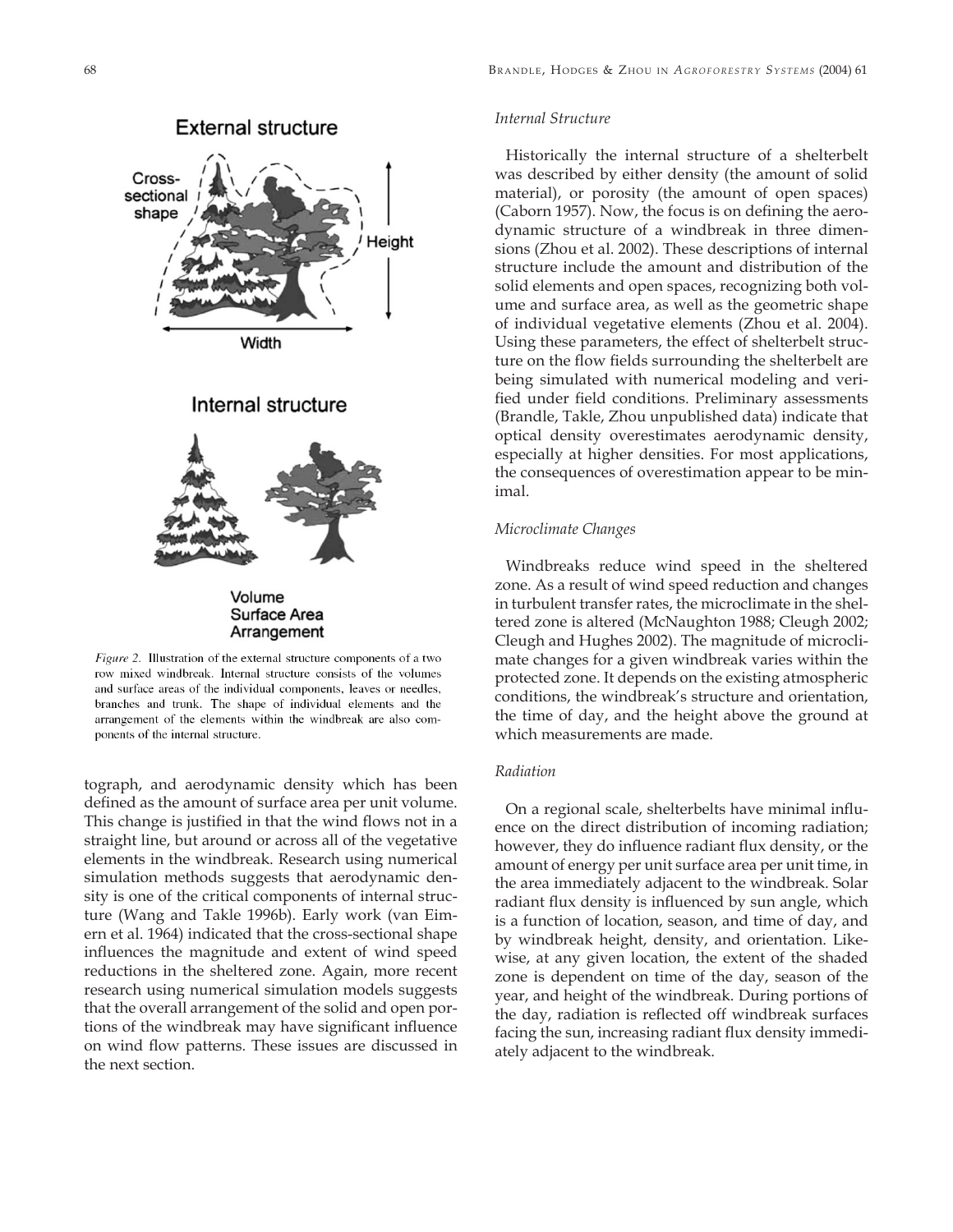#### *Air Temperature*

In temperate regions, daytime temperatures within 8 H of a medium-dense barrier tend to be several degrees warmer than temperatures in the open due to the reduction in turbulent mixing. In tropical or semitropical regions, the magnitude of temperature effects is increased and may limit plant growth, especially in regions of limited moisture availability. In temperate regions, temperature effects appear to be greater early in the growing season. Between 8 and 24 H, daytime turbulence increases and air temperatures tend to be several degrees cooler than for unsheltered areas (McNaughton 1988). Nighttime temperatures near the ground, or within 1 m, are generally 1°C to 2°C warmer in the protected zone, which is up to 30 H, than in the exposed areas. In contrast, temperatures 2 m above the surface tend to be slightly cooler. On very calm nights, temperature inversions may occur and protected areas may be several degrees cooler at the surface than exposed areas (Argete and Wilson 1989).

The largest impact of increased air temperature may be an increase in the rate of accumulation of heat units. This provides several benefits to the producer. Crops grown in sheltered areas mature more quickly than unsheltered crops. For vegetable crops, this may provide a marketing advantage and result in a premium price for the product. For grain crops, the increase in the rate of development may mean that critical stages of growth occur earlier in the season when periods of water stress may be less likely. An increase in heat units at the beginning or end of the season may allow greater flexibility in selecting crop varieties.

#### *Soil Temperature*

Average soil temperatures in shelter are slightly warmer than in unprotected areas (McNaughton 1988). In most cases this is due to the reduction in heat transfer away from the surface. In areas within the shadow of a windbreak, soil temperatures are lower due to shading of the surface. The magnitude of this effect is dependent on the time of day, height of the barrier, and the angle of the sun, which affects the size and duration of the shaded area. In areas receiving reflected radiation from the windbreak, soil temperatures may be higher due to the added radiation load. Again, it appears that these differences are greatest early in the season in temperate regions (Caborn 1957).

On clear, calm nights, infrared radiation emission by soil and vegetation surfaces is unimpeded. Under these conditions surfaces may cool rapidly resulting in decreased air temperature near the surface. When this temperature reaches the dew point, condensation forms on surfaces. If temperatures are below freezing, the condensation freezes resulting in a radiation frost. Radiation frosts are most likely under very calm conditions when strong temperature inversions may occur. In contrast, advection frosts are generally associated with large-scale, cold air masses. Strong winds are typically associated with the passage of the front and, while the radiative process contributes to heat loss, temperature inversions do not occur. Shelterbelts may offer some protection against advective frosts when episodes are of short duration and when windward temperatures are just below 0°C. In sheltered areas, wind speed is reduced resulting in reduced turbulent transfer coefficients, or less mixing of the warm air near the surface with the colder air of the front, and reduced heat loss from the sheltered area (Brandle et al. 2000).

#### *Precipitation*

Rainfall over most of the sheltered zone is unaffected except in the area immediately adjacent to the windbreak. These areas may receive slightly more or less than the open field depending on wind direction and intensity of rainfall. On the leeward side there may be a small rain shadow where the amount of precipitation reaching the surface may be slightly reduced. The converse is true on the windward side, as the windbreak may function as a barrier and lead to slightly higher levels of measured precipitation at or near the base of the trees due to increased stemflow or dripping from the canopy.

In contrast, the distribution of snow is greatly influenced by the presence of a windbreak and can be manipulated by managing windbreak density (Scholten 1988; Shaw 1988). A dense windbreak (>60% density) will lead to relatively short, deep snow drifts on the leeward side, while a more porous barrier (~35% density) will provide a long, relatively shallow drift to the lee (Figure 3). In both cases, the distribution of snow and the resulting soil moisture will affect the microclimate of the site. In the case of field windbreaks, a more uniform distribution of snow may provide moisture for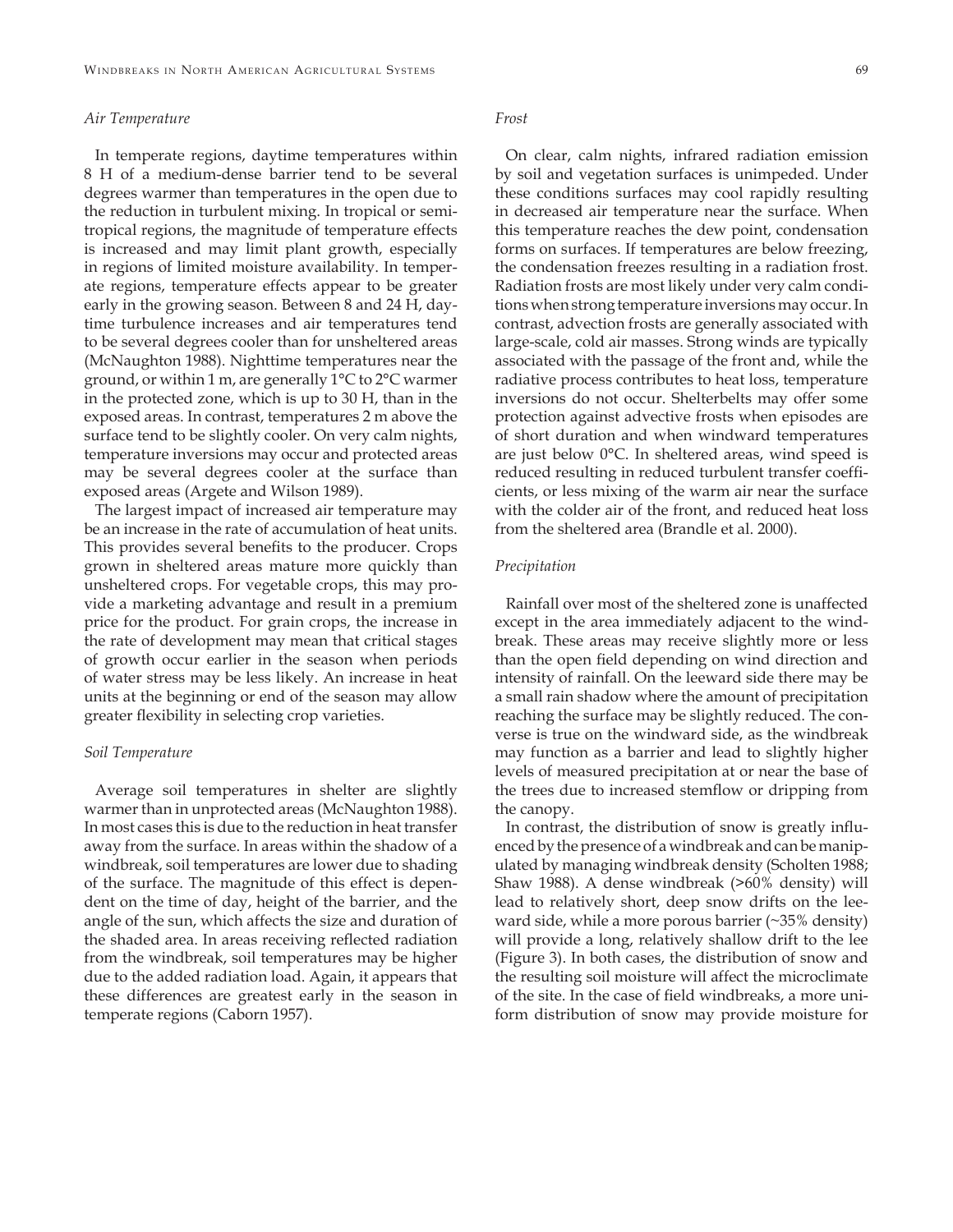

Figure 3. Snow distribution as influenced by a very porous windbreak and a very dense windbreak. The porous windbreak is used to distribute snow across a field while a dense windbreak is used to collect snow in a relatively narrow deep drift.

significant increases in crop yield. This is especially true in more northern areas where snowfall makes up a significant portion of the annual precipitation. In addition, fall planted crops insulated by a blanket of snow are protected against desiccation by cold, dry winter winds (Brandle et al. 1984).

#### *Humidity*

Humidity, or the water vapor content of the air, is related to its role in the energy balance of the system. Decreases in turbulent mixing reduce the amount of water vapor transported away from surfaces in the sheltered area. As a result, humidity and vapor pressure gradients in shelter are generally greater both during the day and at night (McNaughton 1988). And, because water vapor is a strong absorber of infrared radiation, higher humidity levels in shelter tend to protect the crop from radiative heat losses, reducing the potential for frost.

#### *Evaporation*

Evaporation from bare soil is reduced in shelter due to wind speed reductions and the reduction in transfer of water vapor away from the surface. In most cases this is an advantage, conserving soil moisture for plant growth. Evaporation from leaf surfaces is also reduced in shelter, and, in rare cases, may contribute to a higher incidence of disease. Combined with lower nighttime temperatures in shelter, high humidity levels may

cause more dew formation. In these cases, the added humidity and reduced evaporation in shelter may increase the possibility of disease. However, when situations do occur where very dense windbreaks in combination with high humidity, rainfall, or irrigation may contribute to abnormally high humidity levels in sheltered areas, reducing windbreak density will increase windflow, reducing humidity and the potential for disease (Hodges and Brandle 1996).

#### **Response to Wind Protection**

#### *Response of Plants to Shelter*

The effect of wind on plants has been reviewed extensively (Grace 1988; Coutts and Grace 1995; Miller et al. 1995). Both photosynthesis and transpiration are driven in part by environmental conditions, particularly those within the leaf and canopy boundary layers of the plant. As shelter modifies micro-environment, it impacts plant productivity.

One useful concept explaining how plants respond to shelter is that of coupling. Monteith (1981) defines coupling as the capacity of exchanging energy, momentum, or mass between two systems. Exchange processes between single leaves and the atmosphere or between plant canopies and the atmosphere are controlled by the gradients of temperature, humidity, and  $\mathrm{CO}_2^{}$  that exist in the immediate environment above the leaf or canopy. When these gradients are modified by shelter, plant processes within the sheltered zone may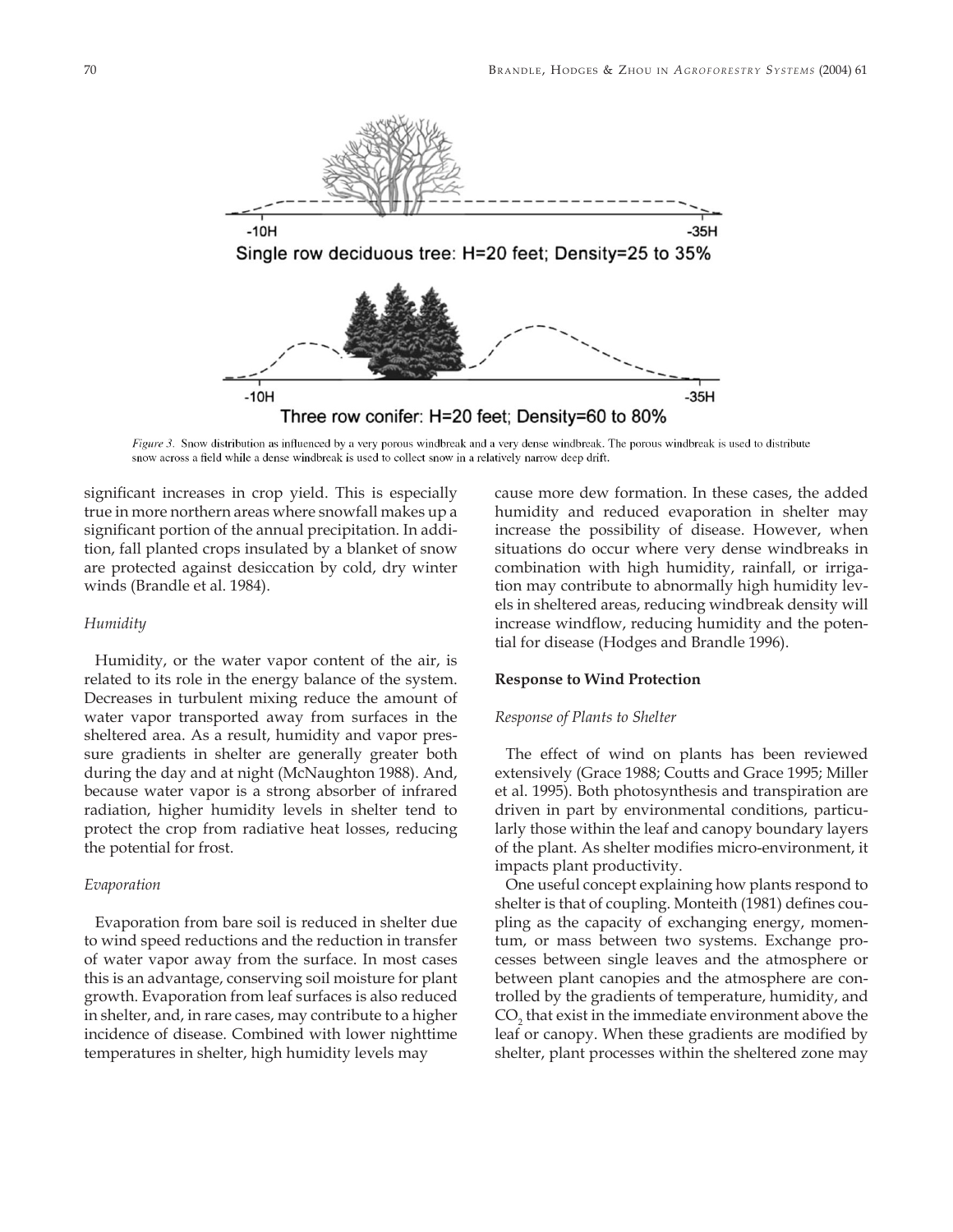become less strongly coupled from the atmosphere above the canopy resulting in a build up of heat, moisture, and  $\mathrm{CO}_2^{}$  near the surface (Grace 1981; McNaughton 1988).

Plant temperature differences between sheltered and exposed sites are relatively small, on the order of 1°C to 3°C. In the sheltered zone, where the rate of heat transfer from a plant is reduced by decreased vertical temperature gradients, a slight increase in temperature can be an advantage, especially in cooler regions where even a small increase in plant temperature may have substantial positive effects on the rate of cell division and expansion and other phenological patterns (Grace 1988; van Gardingen and Grace 1991). Lower night temperatures in shelter may reduce the rate of respiration, which may result in higher rates of net photosynthesis and more growth. Indeed, there are many examples of sheltered plants being taller and having more extensive leaf areas (Rosenberg 1966; Ogbuehi and Brandle 1982). Higher soil temperatures in the sheltered zone may result in more rapid crop emergence and establishment, especially for crops with high heatunit-accumulation requirement for germination and establishment (Drew 1982). In contrast, temperatures above the optimum for plant development may lead to periods of water stress if the plant is unable to adjust to the higher demands for moisture.

The overall influence of shelter on plant water relations is extremely complex and linked to both the temperature and wind speed conditions found in shelter. Until recently, the major effect of shelter and its influence on crop growth and yield was assumed to be due primarily to soil moisture conservation and a reduction in water stress of sheltered plants (Caborn 1957; Grace 1988). There is little question that evaporation rates are reduced in shelter (McNaughton 1988); however, the effect on plant water status is less clear. According to Grace (1988), transpiration rates may increase, decrease, or remain unaffected by shelter depending on wind speed, atmospheric resistance, and saturation vapor pressure deficit. Davis and Norman (1988) suggested that under some conditions, sheltered plants made more efficient use of available water. Monteith (1993) suggested that water use efficiency in shelter was unlikely to increase except when there was a significant decrease in saturation vapor pressure deficit. Indeed, the increase of humidity in sheltered areas would contribute to a decrease in saturation vapor pressure deficit and thus an increase in water use efficiency. However, sheltered plants tend to be taller and have larger leaf areas. Given an increase in biomass, sheltered plants have a greater demand for water and under conditions of limited soil moisture or high temperature may actually suffer greater water stress than exposed plants (Grace 1988). Overall, shelter improves water conservation and allows the crop to make better use of available water over the course of a growing season. The magnitude of this response depends on the crop, stage of development, and environmental conditions.

The complex nature of crop water relations in shelter was demonstrated again in the recently completed Australian National Windbreak Program (Cleugh et al. 2002). Results from the program indicated generally larger plants in shelter but very mixed and frequently negative results in terms of yield response of common Australian crops. Some of these results were explained by the extreme and variable climate conditions of many Australian crop production regions and some by soils with very low soil water holding capacity. Variable precipitation patterns resulted in a shortage of moisture late in the growing season. Water holding capacity of the soil was inadequate and failed to supply sufficient water to the larger plants found in shelter resulting in reduced yields. The Australian experience clearly demonstrates that we still have much to learn on how windbreaks influence plant water use (Hall et al. 2002; Nuberg and Mylius 2002; Nuberg et al. 2002; Sudmeyer and Scott 2002).

#### *Growth and Development Response of Plants to Shelter*

As a result of favorable microclimate and the resulting physiological changes, the rate of growth and development of sheltered plants may increase. Vegetative growth is generally increased in sheltered environments (Kort 1988). The increase in the rate of accumulation of heat units in shelter contributes to earlier maturity of many crops and the ability to reach the early market with many of these perishable crops can mean sizable economic returns to producers (Brandle et al. 1995).

Wind influences plant growth directly by the mechanical manipulation of plant parts (Miller et al. 1995). This movement may increase the radial enlargement of the stem, increase leaf thickness, reduce stem elongation and leaf size (Grace 1988), and affect cellular composition (Armbrust 1982). On the whole-plant level, it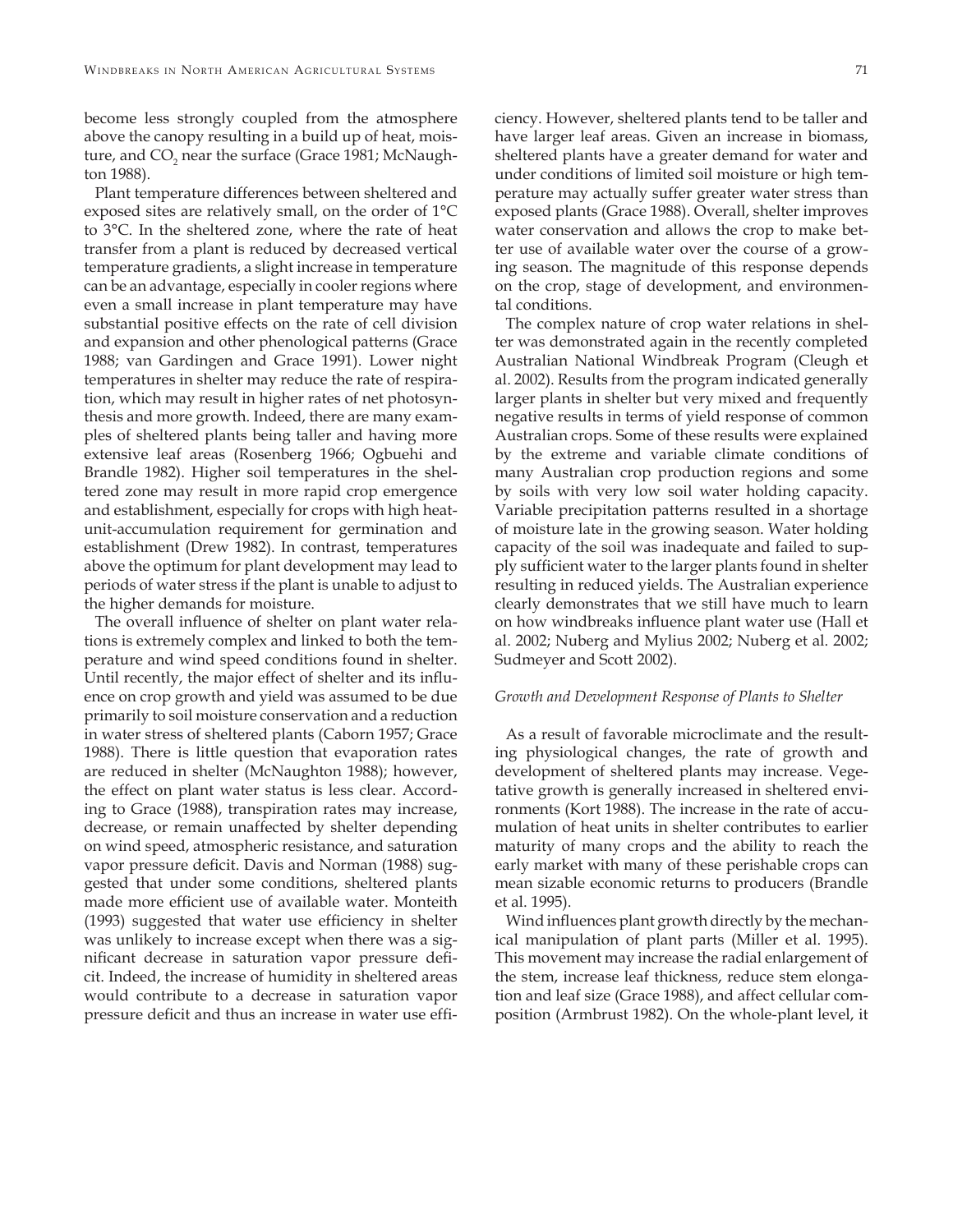appears that the interaction of ethylene and auxin (Biddington 1986) as well as possible inhibition of auxin transport (Mitchell 1977) are involved. The threshold wind speed and duration for these types of direct responses appears to be very low, perhaps as low as 1 m/s for less than one minute. As a result, these types of responses may be more indicative of a no wind situation than an indicator of various wind speed differences found in sheltered and non-sheltered conditions (Miller et al. 1995).

Wind can cause direct physical damage to plants through abrasion and leaf tearing (Miller et al. 1995). As tissue surfaces rub against each other, the epicuticular waxes on the surfaces are abraded, increasing cuticular conductance and water loss (Pitcairn et al. 1986; van Gardingen and Grace 1991). Tearing is common on leaves that are larger, damaged by insects, or subjected to high wind speeds. Wind contributes to the abrasion of plant surfaces by wind blown particles (usually soil), often referred to as sandblasting. The extent of injury depends on wind speed and degree of turbulence, amount and type of abrasive material in the air stream, duration of exposure, plant species and its stage of development, and microclimatic conditions (Skidmore 1966). All three of these – abrasion, leaf tearing, and sandblasting – damage plant surfaces and can lead to uncontrolled water loss from the plant (Miller et al. 1995).

Plant lodging is another direct mechanical injury caused by wind. It takes two forms: stem lodging, where the lower internode permanently bends or breaks; and root lodging, where the soil or roots supporting the stem fail. Stem lodging is most common as crops approach maturity, while root lodging is more common on wet soils and during grain filling periods (Easson et al. 1993; Miller et al. 1995). In both cases, heavy rainfall tends to increase the potential for lodging. Medium dense shelterbelts tend to reduce crop lodging within the sheltered zone because of reduced wind speeds. As windbreak density increases, turbulence increases and the likelihood of lodging is greater.

#### *Crop Yield Response to Shelter*

While the influences of wind and shelter on individual plant processes are only partially understood, the net effect of shelter on crop yield is generally positive (Kort 1988; Brandle et al. 1992a, 2000) although the Australian experience was less conclusive (Cleugh et al. 2002). The reasons vary with crop, windbreak design, geographic location, moisture condition, soil properties and cultural practice. In 1988, Kort summarized yield responses for a number of field crops from temperate areas around the world. Average yield increases varied from 6% to 44%. However, a close reading of the individual studies behind these averages indicates great variability in yield results. This is understandable because final crop yield is the culmination of a series of interacting factors present throughout the growth and development of the crop. The possible combinations of growth response and microclimate are unlimited, and the probability of a single combination and the corresponding crop response occurring on an annual basis is relatively small. As Sturrock (1984) explained, the relationship between shelter and crop response is complex and dynamic, subject to continual change as a result of changes in mesoclimate, windbreak efficiency, and growth and development of the protected crop. Again, the results from Australia illustrate how complex the issue remains.

Another factor, which may influence crop response to shelter, is crop cultivar. Almost without exception, crops have been selected and bred under exposed conditions. As a result, most common cultivars represent those selections best able to perform under exposed conditions. In order to take full advantage of the microclimate conditions created by windbreaks, a producer should select crop cultivars best suited to the microclimate conditions found in shelter. For example, using shorter, thicker-stemmed cultivars will reduce the potential for lodging while taking advantage of the favorable growing conditions found in sheltered fields.

Baldwin (1988) and Norton (1988) provide the most recent comprehensive reviews of horticultural crops and shelter. Fruits and vegetables, in general, are more sensitive to wind stress than many agronomic crops, showing loss of yield and quality at lower wind speeds. In horticultural crops, marketable yields, quality of the product, and earliness to market maturity are of primary importance (Hodges and Brandle 1996). For horticultural crops grown in sheltered conditions, the moderation of temperature extremes, warmer soil and air temperatures, and improved plant water status contributed to yield increases in total marketable yield and individual fruit weight. The moderated microclimate in shelter contributes to longer flowering periods and increased bee activity, and can result in improved fruit set and earlier maturity (Norton 1988). Wind-induced sandblasting and abrasion compound the direct effects of wind on the yield and quality of vegetable and specialty crops. As the amount of wind-blown soil, wind speed, or exposure time increases, crop survival, growth, yield, and quality decrease. Young plants tend to be more sensitive to damage. Concern for damage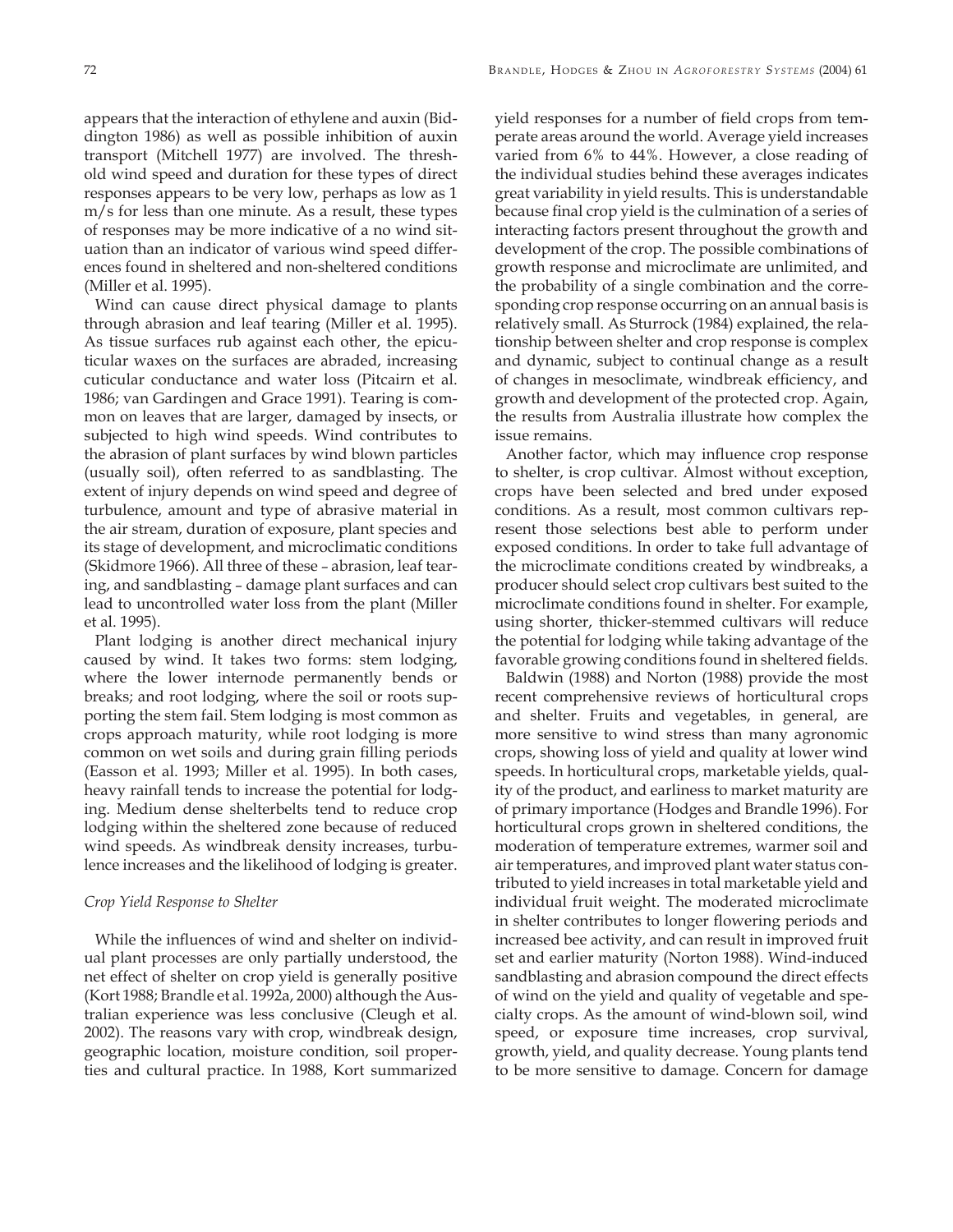by wind-blown soil is greatest during the early spring when stand establishment coincides with seasonally high winds and large areas of exposed soil during field preparation. Another critical time is during the flowering stage when wind abrasion and abrasion by windblown soil may result in damage to or loss of buds and flowers. Vegetable producers need to be especially aware of the problems associated with wind erosion because the soil characteristics that favor vegetable production are typical of erosive soils.

#### *The Zone of Competition*

One of the most common negative comments concerning the benefits of field windbreaks is related to the impact of competition between the windbreak and the adjacent crop. There is no question that under conditions of limited moisture, competition between the windbreak and the crop has significant negative impacts on yield. Crop yields within the zone of competition may be reduced due to allelopathy, nutrient deficiency, shading, temperature, or soil moisture deficiency (Kort 1988). The degree of competition varies with crop, geographic location (Lyles et al. 1984), windbreak species, and soil or climate conditions (Sudmeyer et al. 2002).

It may be possible to reduce some forms of competition by tree-root pruning, i.e, cutting of lateral tree roots extending into the crop field. The effectiveness of the practice depends on the rooting patterns of the windbreak species, the depth of root pruning, and soil moisture levels (Rasmussen and Shapiro 1990; Hou et al. 2003; Jose et al. 2004). Under limited moisture conditions, root pruning significantly increases crop yields within the zone of competition. During wet years, the benefits are less obvious. Root pruning must be repeated every one to five years depending on tree species and local weather conditions and can have negative impacts on windbreak survival.

#### *Wind Erosion Control*

Of all the benefits of field windbreaks, wind erosion control is the most widely accepted. If wind speed is reduced, wind erosion and its impacts on both crop productivity and off-site costs are reduced (Huszar and Piper 1986; Pimental et al. 1995; Ribaudo 1986). Windblown soil can carry inoculum for bacterial and fungal diseases as well as provide potential entry points for pathogens. Controlling wind erosion may reduce the

incidence and severity of crop diseases (Hodges and Brandle 1996). It is worth noting that while crop responses were mixed in the Australian studies, the benefits associated with wind erosion control were reaffirmed (Cleugh et al. 2002; Sudmeyer et al. 2002).

#### *Snow Management*

In many northern, semiarid areas, snow is a critical source of soil moisture for crop and forage production during the subsequent growing season. Greb (1980) estimated that over one-third of the snowfall in these northern areas is blown off the field. Much of this wind-blown snow is deposited in road ditches, gullies, or behind fence-rows or other obstructions (Aase and Siddoway 1976). Even more may simply evaporate (Schmidt 1972). Many factors influence snow distribution including: i) the amount and specific gravity of the snow, ii) the topography and surface conditions, iii) wind velocity and direction, and iv) the presence and characteristics of barriers to wind flow (Scholten 1988). Field windbreaks help capture the moisture available in snow by slowing the wind and distributing the snow across the field. As a result, crop yields on fields protected by field windbreaks are increased 15% to 20% (Brandle et al. 1984; Kort 1988). These increases are a result of increased moisture due to snow capture and the protection of the crop from wind desiccation.

#### *Integrated Pest Management and Windbreaks*

Both crop pests and their natural enemies are influenced by the presence of windbreaks (Dix et al. 1995; Burel 1996). This influence is reflected in the distribution of insects as a result of wind speed reductions in the sheltered zone (Heisler and Dix 1988; Pasek 1988) or as a function of the numerous microhabitats, including the diversity of the associated plant species (Corbett and Plant 1993; Corbett and Rosenheim 1996; Forman 1995). Windbreaks influence the distribution of both predator and prey. In narrow vegetative windbreaks or artificial windbreaks, insect distribution appears to be primarily a function of wind conditions. As windbreak structure becomes more complex, various microhabitats are created and insect populations increase in both number and diversity (Pasek 1988). Greater vegetative diversity of the edges provides numerous microhabitats for life-cycle activities and a variety of hosts, prey, pollen, and nectar sources.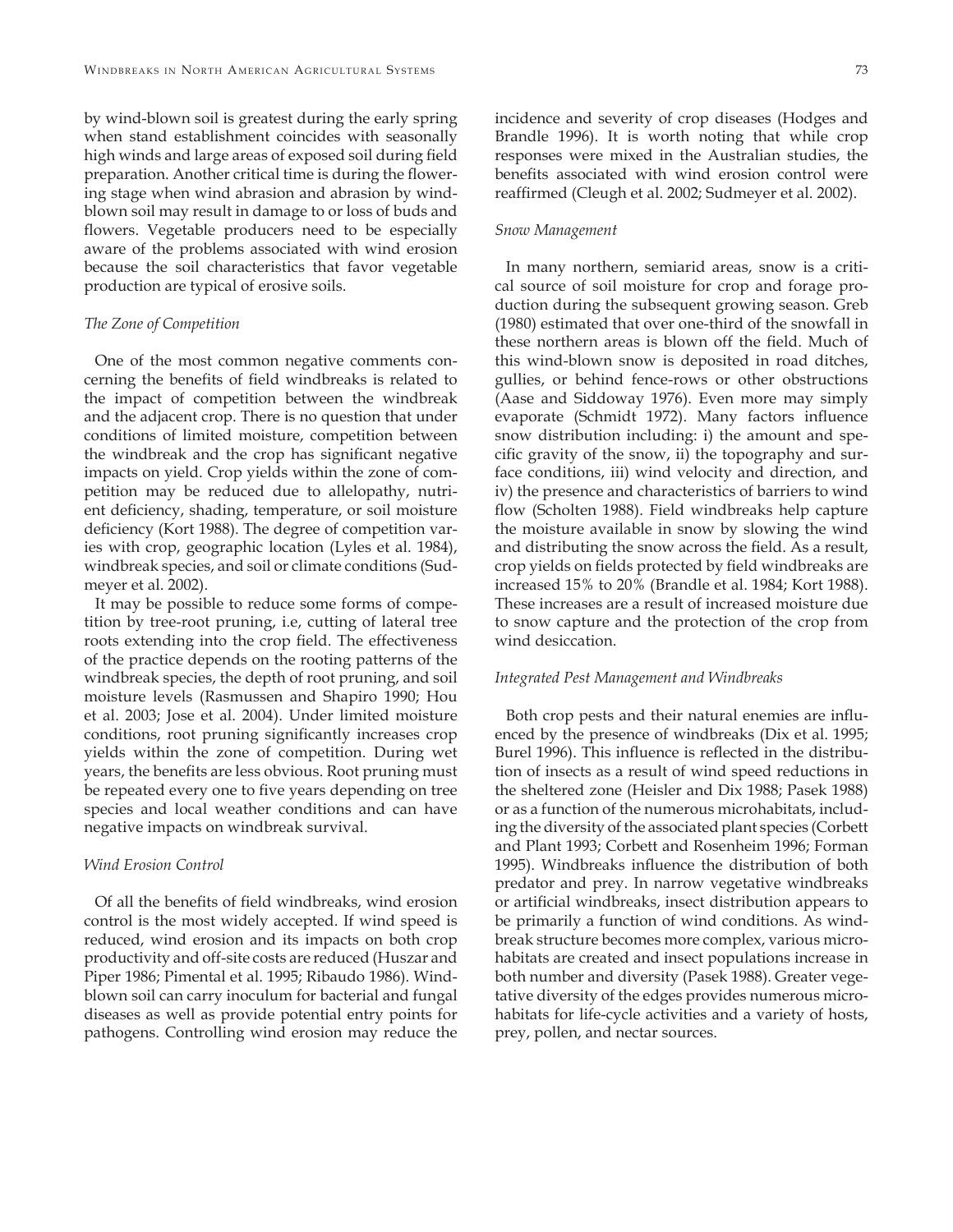#### **Windbreak Technology at the Farm and Landscape Levels**

In this section we identify other windbreak uses and their benefits and discuss very briefly the ecological implications of windbreak technology to support the farm operation.

#### *Livestock Windbreaks*

There are many benefits of windbreaks to the successful livestock operation. As in the case of crops, the goal is to utilize the microclimate conditions created by shelter to benefit the animal production system. In the northern Great Plains of the United States, the Canadian Prairie region, and southern Australia, livestock protection is a vital part of successful operations. Livestock vary in their need for wind protection (Primault 1979). Producers in North and South Dakota, United States, report significant savings in feed costs, survival, and milk production when livestock are protected by windbreaks from winter storms (Anderson and Bird 1993). New-born lambs and freshly shorn sheep are especially sensitive to cold, wet, windy conditions (Bird 2000; Holmes and Sykes 1984) and benefit significantly from wind protection. While the literature on the effects of shelter on livestock production is not nearly as extensive as that pertaining to crop production, there does appear to be a consensus, especially among producers, that reducing wind speed in winter lowers animal stress, improves animal health, increases feed efficiency, and provides positive economic returns (Atchison and Strine 1984; Bird 2000).

As minimum daily temperatures decrease, cattle on rangeland spend less time grazing, reducing forage intake and weight gain (Adams et al. 1986). In a pair of recent studies of winter stalk grazing in east-central Nebraska (Morris et al. 1996; Jordon et al. 1997), average winter temperatures (1994-1995 and 1995-1996) were moderate and animals behaved similarly on both open and sheltered fields. However, on days with low temperatures ( $\leq$ 20°C) and strong winds (>10 m/s), cattle sought any available shelter. In particular, it was noted that cattle on the sheltered fields were grazing in the sheltered zones, while cattle on the exposed fields were lying down in low areas to reduce stress associated with the cold, windy conditions. Even so, they concluded that shelter had little effect on weight gain from winter stalk grazing during mild winters in eastcentral Nebraska.

Properly designed livestock windbreaks provide additional benefits to the livestock producer (Dronen 1988; Brandle et al. 2000). On rangeland, windbreaks located across the landscape will increase the amount of forage production on the sheltered areas (Kort 1988) and provide protection for calving against early spring snow-storms. In a Kansas study, average calving success increased 2% when cows were protected by a windbreak (Quam et al. 1994). Windbreaks can be designed to harvest snow and provide water to supplement stock ponds located in remote areas (Tabler and Johnson 1971; Jairell and Schmidt 1986, 1992). Protecting confinement systems with multi-row windbreaks can control snow drifting, enabling access to feedlots and other facilities such as grain and hay storage, and reducing costs associated with snow removal (Dronen 1984).

#### *Windbreaks and Specialty Crops*

Incorporating various nut or fruit species, woody decorative florals or other specialty crops into windbreak plantings may provide additional income for producers. A recent study in Nebraska (Josiah et al. 2004) indicated gross returns approaching \$15 per meter on the best producing species. Initial investment, labor costs and marketing expenses are high and remain the principle challenge for producers wishing to pursue these types of operations. A careful market analysis should be conducted prior to pursuing specialty crop production systems as local markets are often limited and quickly saturated leaving the producer with few options.

#### *Farmstead Windbreaks*

The basic goal of a farmstead windbreak is to provide protection to the living and working area of a farm or ranch. The greatest economic benefit is derived from reducing the amount of energy needed to heat and cool the home. The amount of savings varies with climatic conditions, (particularly wind and temperature), as well as local site conditions, home construction, and the design and condition of the windbreak. Well-designed farmstead windbreaks can cut the average energy use of a typical farm or ranch home in the northern portions of the United States and Canada by 10% to 30% (DeWalle and Heisler 1988).

Farmstead windbreaks improve living and working conditions by screening undesirable sights, sounds, smells, and dust from nearby agricultural activities or roads. They reduce the effects of windchill and make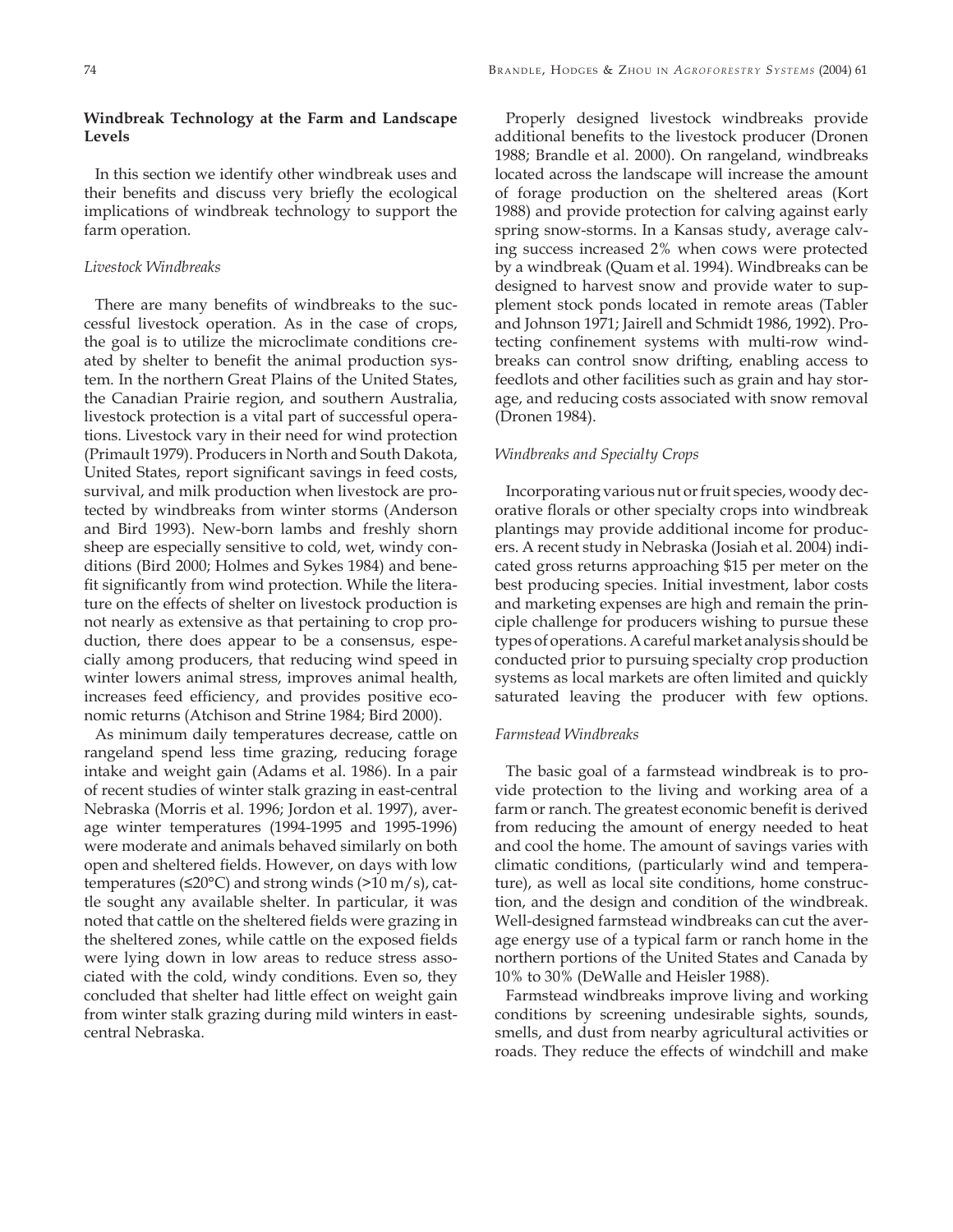outdoor activities less stressful. Properly located farmstead windbreaks can help in snow management, reducing the time and energy involved in snow removal from farm working areas and driveways. Locating the family garden within the sheltered zone improves yield and quality, and incorporating fruit and nut production into the windbreak will add additional benefits (Wight 1988).

#### *Wildlife Windbreaks*

In many agricultural areas, windbreak and riparian systems offer the only woody habitat for wildlife (Johnson and Beck 1988). In Nebraska, foresters identify wildlife as a primary reason given by landowners for the establishment of windbreaks on agricultural land. Recently, Beecher et al. (2002) reemphasized the potential role of these types of habitats in the control of crop pests in agricultural regions. Because of their linear nature, windbreaks are dominated by edge species. As the width of a windbreak increases, species diversity increases as additional microhabitats are added (Forman 1995). In a Kansas study of habitat use within agricultural settings, these linear forests were favored by hunters and contributed significantly to the local economy (Cable and Cook 1990).

#### *Windbreaks and Climate Change*

Brandle et al. (1992b) assessed the potential of windbreaks as a means of reducing atmospheric CO<sub>2</sub> concentration. They calculated not only the direct sequestration of carbon in the growing trees but also estimated the indirect benefits to agricultural production systems due to crop and livestock protection and energy savings (See also Kort and Turnock 1999).

Windbreaks can play a significant role in adaptation strategies as agricultural producers strive to adapt to changing climates. Easterling et al. (1997) reported that windbreaks could help maintain maize (Zea mays) production in eastern Nebraska under several climate scenarios. Using a crop modeling approach, they considered temperature increases up to 5°C, precipitation levels of 70% to 130% of normal, and wind speed changes of plus or minus 30%. In all cases, sheltered crops continued to perform better than nonsheltered crops. In all but the most extreme cases, windbreaks more than compensated for the change in climate, indicating the potential value of wind protection under these conditions.

In the context of agroforestry practices in temperate regions, windbreaks or shelterbelts are a major component of successful agricultural systems. By increasing crop production while reducing the level of inputs, they reduce the environmental costs associated with agriculture. They help control erosion, particularly wind erosion, and contribute to the long-term health of our agricultural systems. When various species are included in the design, they can contribute directly to the production of nuts, fruits, timber, and other wood products as well as farmstead aesthetics. When used in livestock production systems, they improve animal health, improve feed efficiency, and contribute to the economic return of producers. Designed for snow management, they can capture snow for crop or livestock production.

As part of the overall agricultural enterprise, they reduce energy consumption by the farm or ranch home and improve working conditions within the farm area. When designed for snow control, they can reduce the costs of snow removal and improve access to livestock feeding areas. Windbreaks provide habitat for wildlife and a number of benefits to landowners and producers alike. The interspersion of woody wildlife habitat in agricultural areas contributes to a healthy and diverse wildlife population to the benefit of both hunters and nonhunters.

On a larger scale, windbreaks provide societal benefits both locally and regionally. Reductions in erosion not only benefit the landowner but reduce the off-site costs of erosion as well. Windbreaks have potential to assist with adapting to future changes in climate and may, in some cases, ease the economic burdens associated with this change.

The integration of windbreaks and other agroforestry practices into sustainable agricultural systems can provide many rewards. It requires, however, careful consideration of all aspects of the agricultural system, an understanding of basic ecological principles, and a working knowledge of local conditions and markets.

#### **Future Research Needs**

Even with the long history of windbreak research there remain a number of specific questions, which should be addressed. For example: *i*. What are the relationships between windbreak structure and how the windbreak functions? *ii*. Are there methods available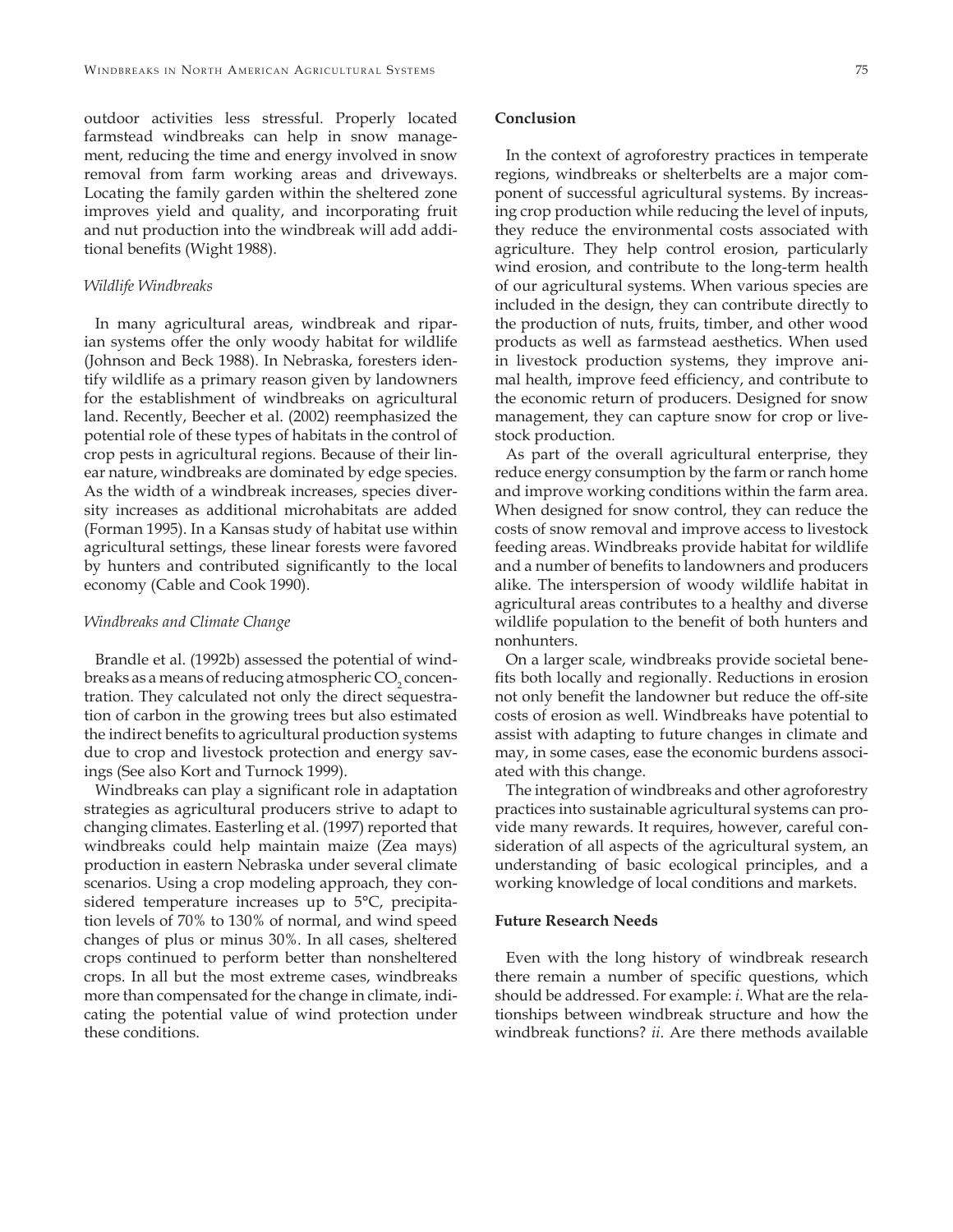In addition to these very detailed questions, there are two very broad issues, which must be addressed. We must begin to look at the role of woody plants, whether in windbreaks, riparian systems or other woody plantings, in the context of the overall agricultural landscape. New techniques in landscape ecology must be applied to determine the overall impact of woody plants on ecosystem health and the impacts of diverse landscapes on human health. Second, while research has identified numerous benefits, both economic and environmental, the use of many conservation buffer plantings such as windbreaks or riparian forest buffers, is not wide spread. Adoption by landowners has been limited. Understanding adoption techniques and developing new ways to secure higher levels of adoption of conservation practices involving woody plants are critical to the future success of agroforestry programs.

#### **Acknowledgements**

A contribution of the University of Nebraska Agricultural Research Division, Lincoln NE, Journal Series No. 14350. This research was supported in part by funds provided through the Hatch Act and by McIntyre Stennis Forestry Research Funds.

#### **References**

- Aase J.K. and Siddoway F.H. 1976. Influence of tall wheatgrass wind barriers on soil drying. *Agron J* 68: 627-631.
- Adams D.C., Nelsen T.C., Reynolds W.L. and Knapp B.W. 1986. Winter grazing activity and forage intake of range cows in the northern Great Plains. *J Anim Sci* 62: 1,240-1,246.
- Anderson V.L. and Bird J. 1993. Effects of shelterbelt protection on performance of feedlot steers during a North Dakota winter. *1993 Beef Production Field Day*, Carrington Res. Ext. Ctr., Livestock Unit. Vol 16: 19-21. North Dakota State Univ., Fargo.
- Argete J.C. and Wilson J.D. 1989. The microclimate in the centre of small square sheltered plots. *Agr For Meteorol* 48: 185-199.
- Armbrust D.V. 1982. Physiological responses to wind and sandblast damage by grain sorghum plants. *Agron J* 74: 133-135.
- Atchison F.D. and Strine J.H. 1984. *Windbreak Protection for Beef Cattle*. Kansas State University Cooperative Extension Service *Publication* No. L-708, Manhattan, KS.
- Baldwin C.S. 1988. The influence of field windbreaks on vegetable and specialty crops. *Agric Ecosyst Environ* 22/23: 159-163.
- Beecher N.A., Johnson R.J., Brandle J.R., Case R.M. and Young L.J. 2002. Agroecology of birds in organic and nonorganic farmland. Conserv Biol 16: 1,620-1,631.
- Biddington N.L. 1986. The effects of mechanically-induced stress in plants – a review. *Plant Growth Regulat* 4: 103-123.
- Bird P.R. 2000. *Farm Forestry in Southern Australia A Focus on Clearwood Production of Specialty Timbers*. Pastoral and Veterinary Institute, Dept. Natural Resources and Environment, Victoria, Australia, 264 pp.
- Brandle J.R., Hintz D.L. and Sturrock J.W. 1988. *Windbreak Technology*. Elsevier Science Publishers, Amsterdam, 598 pp.
- Brandle J.R., Hodges L. and Stuthman J. 1995. Windbreaks and specialty crops for greater profits. pp. 81-91. *In*: Rietveld W.J. (ed.), *Agroforestry and Sustainable Systems: Symposium Proceedings*. *USDA For. Serv. Gen. Tech. Rpt.* RM-GTR-261.
- Brandle J.R., Hodges L. and Wight B. 2000. Windbreak practices. pp. 79-118. *In*: Garrett H.E., Rietveld W.E. and Fisher R.F. (eds), *North American agroforestry: An Integrated Science and Practice*. Am. Soc. Agronomy, Madison, WI.
- Brandle J.R., Johnson B.B. and Akeson T. 1992a. Field windbreaks: Are they economical? *J Prod Agric* 5: 393-398.
- Brandle J.R., Johnson B.B. and Dearmont D.D. 1984. Windbreak economics: The case of winter wheat production in eastern Nebraska. *J Soil Water Conserv* 39: 339-343.
- Brandle J.R., Wardle T.D. and Bratton G.F. 1992b. Opportunities to increase tree planting in shelterbelts and the potential impacts on carbon storage and conservation. pp. 157-176. *In*: Sampson N.R. and Hair F. (eds), *Forests and Global Change*, Vol. 1. *Opportunities for Increasing Forest Cover*. American Forests, Washington, DC.
- Burel F. 1996. Hedgerows and their roles in agricultural landscapes. *Critical Reviews in Plant Sciences* 15(2): 169-190.
- Burke S. 1998. *Windbreaks*. Inkata Press, Port Melbourne, Victoria, Australia.
- Cable T.T. and Cook P.S. 1990. The use of windbreaks by hunters in Kansas. *J Soil Water Conserv* 45: 575-577.
- Caborn J.M. 1957. *Shelterbelts and Microclimate*. *Forestry Commission Bull.* No. 29. Edinburgh University, Edinburgh, 135 pp.
- Caborn J.M. 1971. The agronomic and biological significance of hedgerows. *Outlook Agr* 6: 279-284.
- Cleugh H.A. 2002. Field measurements of windbreak effects on airflow, turbulent exchange and microclimates. *Aust J Exp Ag* 42: 665-677.
- Cleugh H.A. and Hughes D.E. 2002. Impact of shelter on crop microclimates: A synthesis of results from wind tunnel and field experiments. *Aust J Exp Ag* 42: 679-701.
- Cleugh H.A., Prinsley R., Bird P.R., Brooks S.J., Carberry P.S., Crawford M.C., Jackson T.T., Meinke H., Mylius S.J., Nuberg I.K., Sudmeyer R.A. and Wright A.J. 2002. The Australian National windbreaks program: Overview and summary of results. *Aust J Exp Ag* 42: 649-664.
- Corbett A. and Plant R.E. 1993. Role of movement in the response of natural enemies to agroecosystem diversification: A theoretical evaluation. *Environ Entomol* 22(3): 519-531.
- Corbett A. and Rosenheim J.A. 1996. Impact of a natural enemy overwintering refuge and its interaction with the surrounding landscape. *Ecol Entomol* 21: 155-164.
- Coutts M.P. and Grace J. 1995. *Wind and Trees*. University Press, Cambridge, 485 pp.
- Davis J.E. and Norman J.M. 1988. Effects of shelter on plant water use. *Agric Ecosyst Environ* 22/23: 393-402.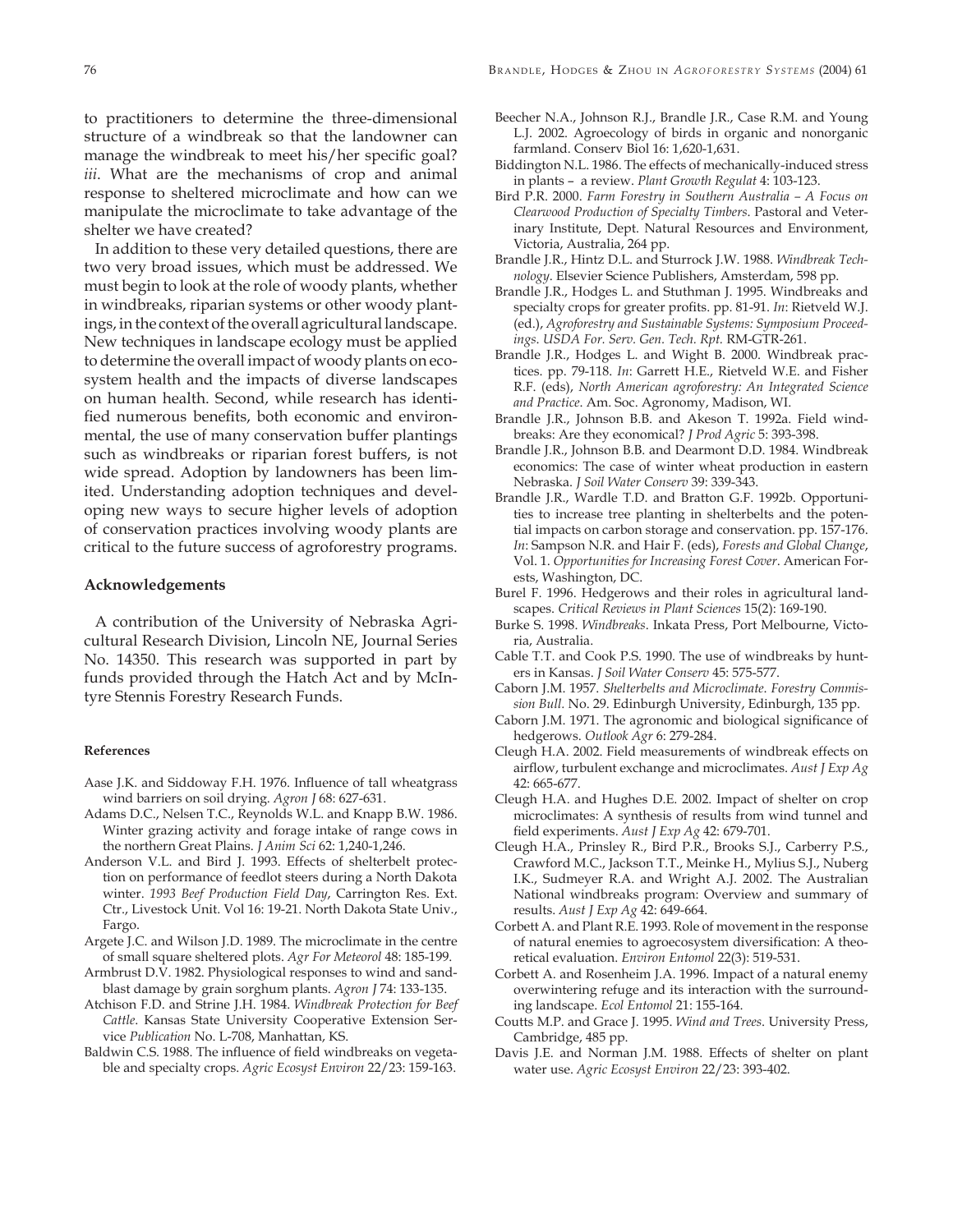- DeWalle D.R. and Heisler G.M. 1988. Use of windbreaks for home energy conservation. *Agric Ecosyst Environ* 22/23: 243-260.
- Dix M.E., Johnson R.J., Harrel M.O., Case R.M., Wright R.J., Hodges L, Brandle J.R., Schoenberger M.M., Sunderman N.J., Fitzmaurice R.L., Young L.J. and Hubbard K.G. 1995. Influence of trees on abundance of natural enemies of insect pests: A review. *Agroforest Syst* 29: 303-311.
- Drew R.L.K. 1982. The effects of irrigation and of shelter from wind on emergence of carrot and cabbage seedlings. *J Hort Sci* 57: 215-219.
- Dronen S.I. 1984. Windbreaks in the Great Plains. *North J Appl For* 1: 55-59.
- Dronen S.I. 1988. Layout and design criteria for livestock windbreaks. *Agric Ecosyst Environ* 22/23: 231-240.
- Droze W.H. 1977. *Trees, Prairies, and People: A History of Tree Planting in the Plains States*. USDA For. Serv. and Texas Woman's University Press, Denton, TX, 313 pp.
- Easson D.L., White E.M. and Pickles S.J. 1993. The effects of weather, seed rate, and cultivar on lodging and yield in winter wheat. *J Agric Sci* 121: 145-156.
- Easterling W.E., Hays C.J., Easterling M.M., and Brandle J.R. 1997. Modeling the effect of shelterbelts on maize productivity under climate change: An application of the EPIC model. *Agric Ecosyst Environ* 61: 163-176.
- Forman R.T.T. 1995. *Land Mosaics: The Ecology of Landscapes and Regions*. Cambridge University Press, Cambridge, 632 pp.
- Grace J. 1977. *Plant Response to Wind*. Academic Press, London.
- Grace J. 1981. Some effects of wind on plants. pp. 31-56. *In*: Grace J., Ford E.D. and Jarvis P.G. (eds), *Plants and their Atmospheric Environment*, Blackwell Scientific Publishers, Oxford.
- Grace J. 1988. Plant response to wind. *Agr Ecosyst Environ* 22/23: 71-88.
- Greb B.W. 1980. Snowfall and its potential management in the semiarid central Great Plains. USDA. Res. Sci. Ed. Admin., *Western Series* No. 18. USDA, Agricultural Research, Oakland, CA.
- Hall D.J.M., Sudmeyer R.A., McLernon C.K. and Short R.J. 2002. Characterization of a windbreak system on the south coast of Western Australia. 3. Soil water and hydrology. *Aust J Exp Ag* 42: 729-738.
- Heisler G.M. and DeWalle D.R. 1988. Effects of windbreak structure on wind flow. *Agric Ecosyst Environ* 22/23: 41-69.
- Heisler G.M. and Dix M.E. 1988. Effects of windbreaks on local distribution of airborne insects. pp. 5-12. *In*: Dix M.E. and Harrell M. (eds), *Insects of Windbreaks and Related Plantings: Distribution, Importance, and Management*. Conference Proceedings, December 6, 1988, Louisville, KY. USDA Forest Service, *Gen Tech Rpt* RM-204. Hodges L. and Brandle J.R. 1996. Windbreaks: An important component in a plasticulture system. *HortTechnology* 6(3): 177-181.
- Holmes C.W. and Sykes A.R. 1984. Shelter and climatic effects on livestock. pp. 19-35. In: Sturrock J.W. (ed.). Shelter Research Needs in Relation to Primary Production: The report of the National Shelter Working Party, Wellington, New Zealand. *Water Soil Misc Publ* No. 59.
- Hou Q., Brandle J., Hubbard K., Schoeneberger M., Nieto C. and Francis C. 2003. Alteration of soil water content consequent to root-pruning at a windbreak/crop interface in Nebraska, USA. *Agroforest Syst* 57: 137-147.
- Huszar P.C. and Piper S.L. 1986. Estimating the off-site costs of wind erosion in New Mexico. *J Soil Water Conserv* 41(6): 414- 416.
- Jairell R.L. and Schmidt R.A. 1986. Scale model tests help optimize wind protection and water improvements for livestock. pp. 159-161. *In*: Hintz D.L. and Brandle J.R. (eds), *Proceedings International Symposium on Windbreak Technology*, June 23- 27,

1986. Great Plains Agricultural Council-Forestry Committee. Publ. No. 117.

- Jairell R.L. and Schmidt R.A. 1992. Harvesting snow when water levels are low. pp. 121-124. *In*: Shafer B. (ed.) *Proceedings*, 60th Western Snow Conference, April 14-16, 1992, Jackson, WY.
- Johnson R.J. and Beck M.M. 1988. Influences of shelterbelts on wildlife management and biology. *Agric Ecosyst Environ* 22/23: 301-335.
- Jordan D.J., Klopfenstein T., Brandle J. and Klemesrud M. 1997. Cornstalk grazing in protected and unprotected fields. pp. 24. *In*: *1997 Nebraska Beef Report*, University of Nebraska, Lincoln. MP 67.
- Jose S., Gellespie A.R. and Pallardy S.G. 2004. Interspecific interactions in temperate agroforestry (This volume).
- Josiah S.J., St-Pierre R, Brott H. and Brandle J.R. 2004. Productive conservation: Diversifying farm enterprises by producing specialty woody products in agroforestry systems. *J Sustain Agr* 23: 93-108.
- Konstantinov A.R. and Struzer L.R. 1965. *Shelterbelts and Crop Yields*. Translated from Russian by Israel Program for Scientific Translations. U.S. Department of Commerce, Clearinghouse for Federal Scientific Technical Information, Springfield, VA.
- Kort J. 1988. Benefits of windbreaks to field and forage crops. *Agric Ecosyst Environ* 22/23: 165-190.
- Kort J. and Turnock R. 1999. Carbon reservoir and biomass in Canadian prairie shelterbelts. *Agroforest Syst* 44: 175-186.
- Lowry W.P. 1967. *Weather and Life: An Introduction to Biometeorology*. Academic Press, New York.
- Luis P.P. and Bloomberg M. 2002. Windbreaks in southern Patagonia, Argentina: A review of research on growth models, wind speed reduction, and effects on crops. *Agroforest Syst* 56: 129-144.
- Lyles L., Tatarko J. and Dickerson J.D. 1984. Windbreak effects on soil water and wheat yield. *Trans ASAE* 20: 69-72.
- McNaughton K.G. 1988. Effects of windbreaks on turbulent transport and microclimate. *Agr Ecosyst Environ* 22/23: 17-40.
- Miller J.M., Bohm M. and Cleugh H.A. 1995. *Direct Mechanical Effects of Wind on Selected Crops: A Review*. Centre for Environmental Mechanics, Canberra, ACT. *Tech. Rpt.* No. 67.
- Mitchell C.A. 1977. Influence of mechanical stress on auxin stimulated growth of excised pea stem sections. *Physiol Plant* 41: 129-134.
- Monteith J.L. 1981. Coupling of plants to the atmosphere. pp. 1- 29. *In*: Grace J., Ford E.D. and Jarvis P.G. (eds), *Plants and their Atmospheric Environment*. Blackwell Scientific Publishers, Oxford. Monteith J.L. 1993. The exchange of water and carbon by crops in a Mediterranean climate. *Irrig Sci* 14: 85-91.
- Morris C., Klopfenstein T., Brandle J., Stock R., Shain D. and Klemesrud M. 1996. Winter calf grazing and field windbreaks. *1996 Nebraska Beef Report*. University of Nebraska, Lincoln, MP 66-A: 44.
- Nair P.K.R. 1993. *An Introduction to Agroforestry*. Kluwer, Dordrecht, The Netherlands, 499 pp.
- Norton R.L. 1988. Windbreaks: Benefits to orchard and vineyard crops. *Agric Ecosyst Environ* 22/23: 205-213.
- Nuberg I.K. 1998. Effect of shelter on temperate crops: A review to define research for Australian conditions. *Agroforest Syst* 41: 3-34.
- Nuberg I.K. and Mylius S.J. 2002. Effect of shelter on the yield and water use of wheat. *Aust J Exp Ag* 42: 773-780.
- Nuberg I.K., Mylius S.J., Edwards J.M. and Davey C. 2002. Windbreak research in a South Australian cropping system. *Aust J Exp Ag* 42: 781-795.